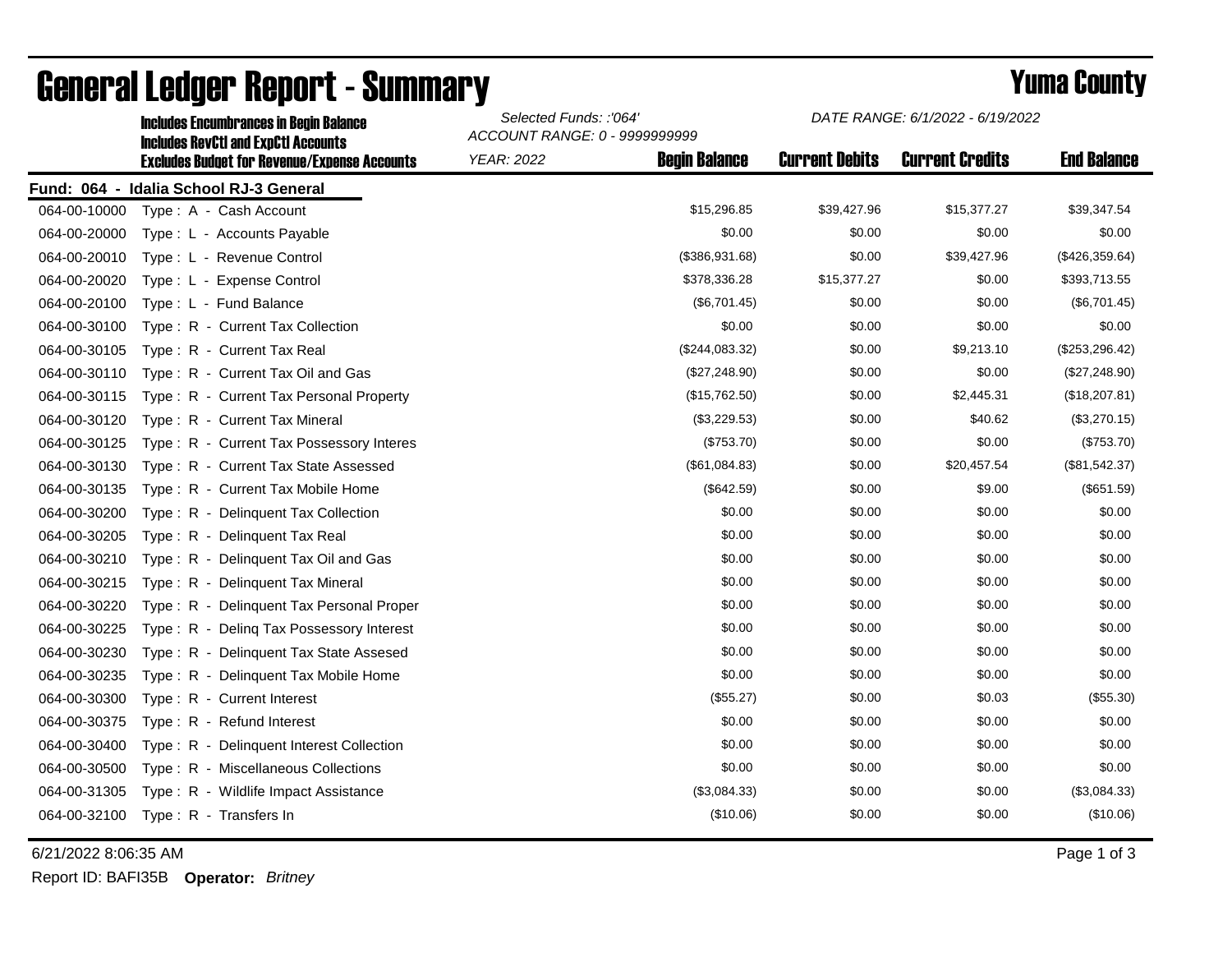|                                        |  | <b>Includes Encumbrances in Begin Balance</b><br><b>Includes RevCtI and ExpCtI Accounts</b><br><b>Excludes Budget for Revenue/Expense Accounts</b> |                                        | Selected Funds: :'064'<br>ACCOUNT RANGE: 0 - 9999999999 |                             | DATE RANGE: 6/1/2022 - 6/19/2022 |                       |             |                                  |                    |
|----------------------------------------|--|----------------------------------------------------------------------------------------------------------------------------------------------------|----------------------------------------|---------------------------------------------------------|-----------------------------|----------------------------------|-----------------------|-------------|----------------------------------|--------------------|
|                                        |  |                                                                                                                                                    |                                        | <b>YEAR: 2022</b>                                       |                             | <b>Begin Balance</b>             | <b>Current Debits</b> |             | <b>Current Credits</b>           | <b>End Balance</b> |
| Fund: 064 - Idalia School RJ-3 General |  |                                                                                                                                                    |                                        |                                                         |                             |                                  |                       |             |                                  |                    |
| 064-00-33000                           |  | Type: R - Auto Tax B Collection                                                                                                                    |                                        |                                                         |                             | (\$22,522.21)                    |                       | \$0.00      | \$4,495.64                       | (\$27,017.85)      |
| 064-00-33100                           |  | Type: $R -$ Auto Tax A & F Collection                                                                                                              |                                        |                                                         |                             | (\$8,454.44)                     |                       | \$0.00      | \$2,766.72                       | (\$11,221.16)      |
| 064-00-49100                           |  | Type: X - Treasurer Fees                                                                                                                           |                                        |                                                         |                             | \$881.10                         |                       | \$80.42     | \$0.00                           | \$961.52           |
| 064-00-49500                           |  | Type: X - Checks Written / ACH Transfer                                                                                                            |                                        |                                                         |                             | \$377.455.18                     |                       | \$15,296.85 | \$0.00                           | \$392,752.03       |
|                                        |  |                                                                                                                                                    | Fund: 064 - Idalia School RJ-3 General |                                                         | Totals :                    | (\$8,595.40)                     |                       | \$70.182.50 | \$94,233,19                      | (\$32,646.09)      |
|                                        |  |                                                                                                                                                    | <b>Total Fund Revenues:</b>            | \$39,427.96                                             | <b>Total Fund Expenses:</b> |                                  | \$15,377,27           |             | <b>Net Revenue Over Expense:</b> | \$24,050.69        |

## General Ledger Report - Summary **Example 2018** Yuma County